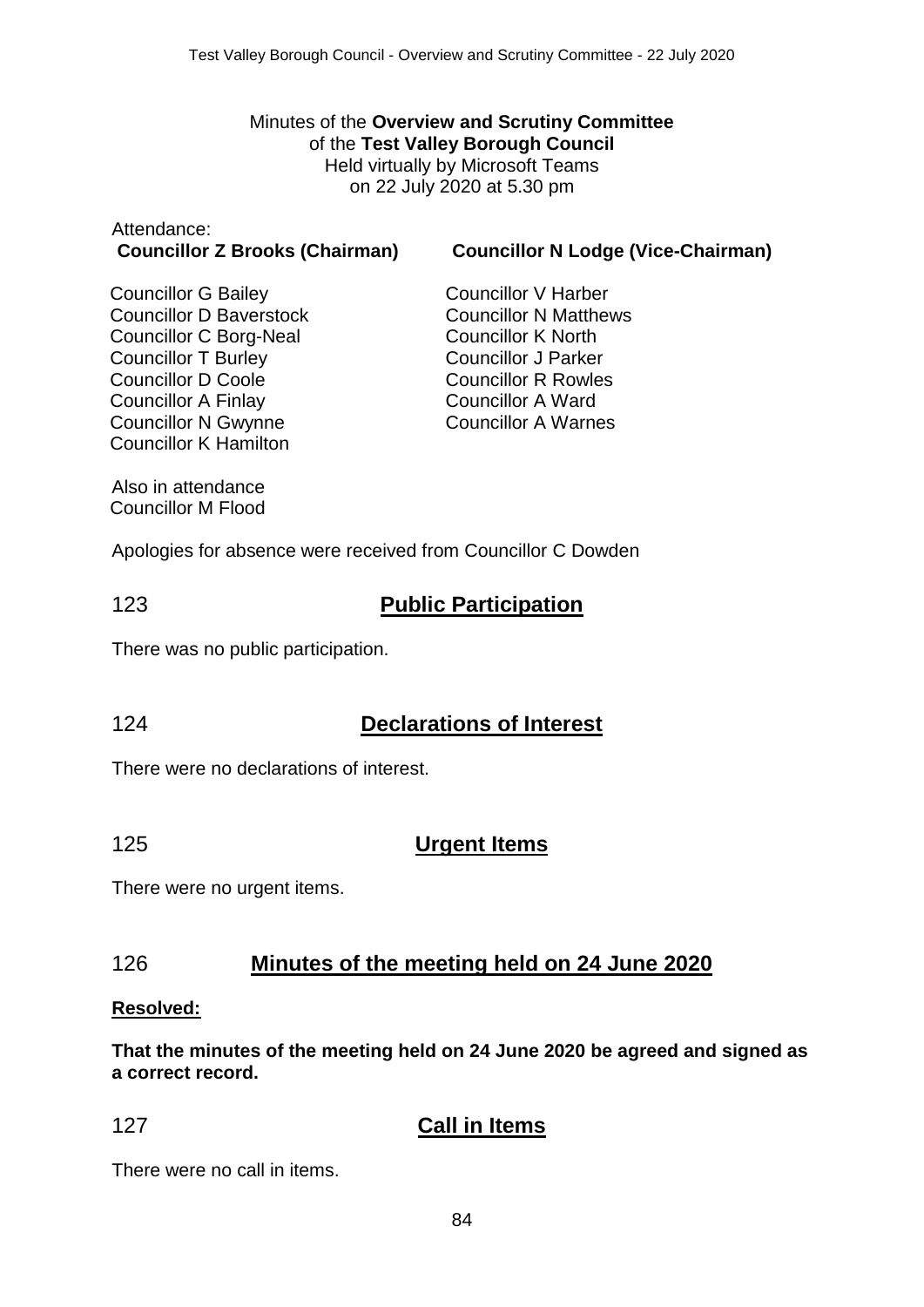#### 128 **Urgent decisions taken since last meeting**

There were no urgent decisions taken since the last meeting.

# 129 **Updates on Panels**

Councillor Matthews, Lead Officer for the Overview and Scrutiny Committee Armed Forces Covenant Panel reported that the panel had recently met to discuss and agree the way forward. The Panel had drafted a planned overview and distributed a questionnaire to all members to gather wider information. The results of the questionnaire would be reviewed by the end of July.

The first phase of the Panel would be to familiarise the Panel with the Covenant and gather survey data. Councillor Matthews would like members to let him have any questions so that he can involve the relevant officers. A workshop will be held during the second week of August to look at the information gathered.

#### 130 **Report of the Future of Health Provision in Andover and Romsey Panel**

Councillor Baverstock, Lead Member for the Overview and Scrutiny Committee Panel for reviewing health provision in Andover and Romsey introduced the report which considered the findings from a review which focused on the role that the Council and specifically the Planning process has in supporting health provision and identifying where improvements could be made.

During the review the Panel considered the complex picture of different health providers and recognised the different types of need of buildings and facilities. The Panel explored parking standards for health centres and the changes to health provision and the role of social prescription. The Panel were made aware of the structural changes to the NHS and discussed way in which the Council can support the Clinical Commissioning Group through the new Local Plan.

Councillor Baverstock sought the Committee's support for a second review to look at the provision of health care in the rural area/rural communities. This will be discussed at the Overview and Scrutiny Away Day.

Our health service adapts to changing populations, healthcare pressures and changes to policy. Although the Council does not have an active role in decisions which are made by healthcare providers it is able to assist in certain areas. The Local Plan, currently under development, provides an opportunity for the Council to review the contributions taken as part of larger developments and the parking requirements of new healthcare facilities. It also will provide an indication of the future growth areas within the Borough, helping to understand potential future pressures on the health services.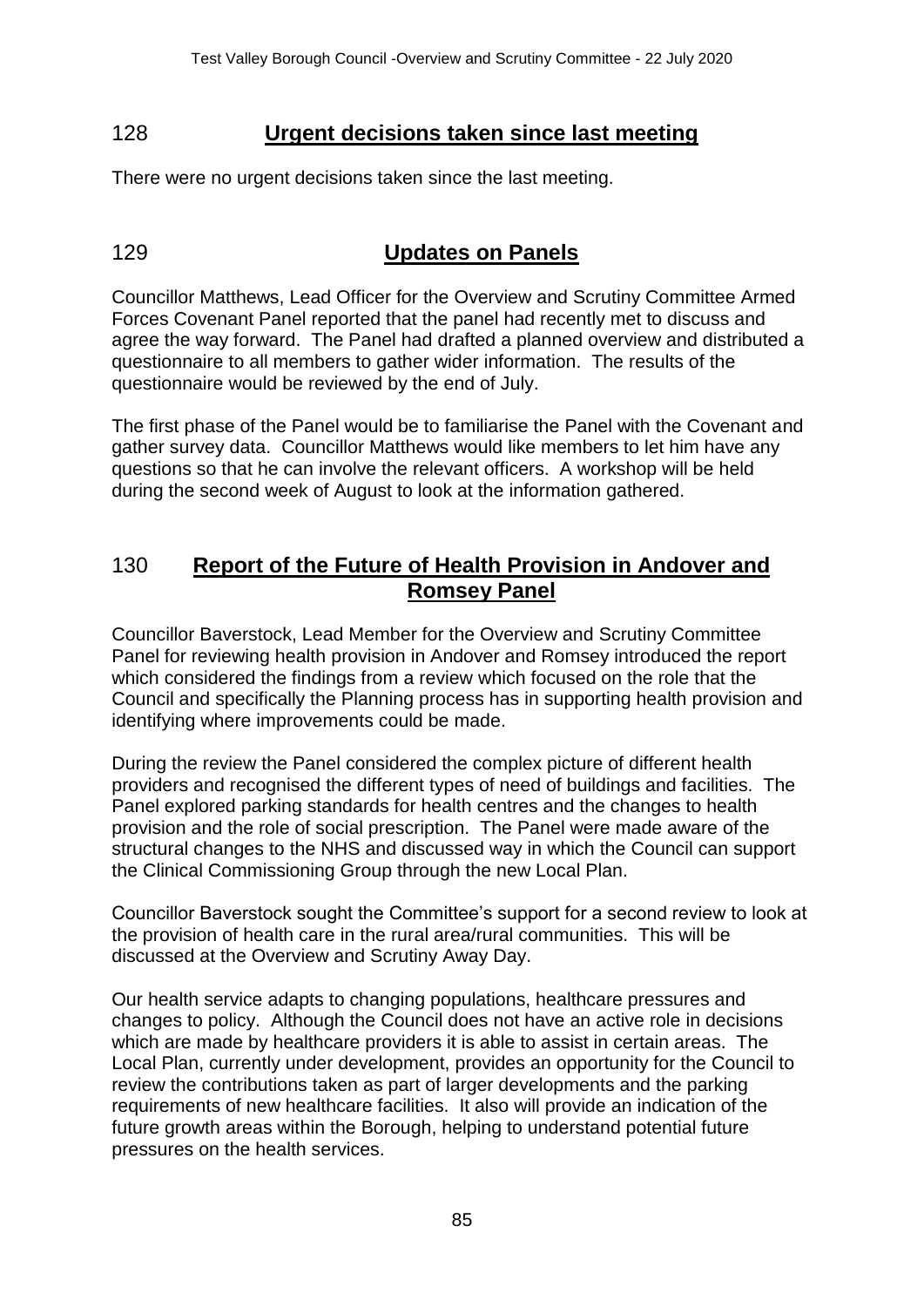The Panel expressed the need for better communication with Hampshire Together NHS, the Clinical Commissioning Group, Test Valley South Local Health Forum and Hampshire's Health and Adult Social Care Committees and regular six monthly feedback reports from officers and Councillor representatives on those bodies.

The complexity of health provision, the range of the requirements, providers and facilities and the impact this has on relevant contracts, coupled with recent and proposed changes to provision in health is recognised.

#### **Resolved:**

- **1. That OSCOM encourages proactive and effective communication with the local Clinical Commissioning Group (CCG) and support through the planning process and the provision of health and leisure facilities.**
- **2. That OCSOM welcomes the development by the Council and the CCG of shared evidence and justification for the requirements for health facilities along with their delivery through both the revised Local Plan and specific planning applications.**
- **3. That OSCOM should monitor health provision through regular sixmonthly feedback reports by TVBC officer and councillor representatives on Test Valley South Locality Health Forum and Hampshire County Council's Health & Adult Social Care Committee.**
- **4. That OSCOM should invite communication from Hampshire Together and engagement in the consultation process it is running across Alton, Andover, Basingstoke, Eastleigh, Winchester and the surrounding areas and in particular in respect of new hospital provision.**
- **5. That a review is undertaken of parking standards at and transport to hospital & health centres to inform the revised Local Plan.**

## 131 **Programme of Work for the Overview and Scrutiny Committee**

A remote Away Day will be held on Monday 27 July from 10am to 12 noon to think about initial ideas for inclusion in the work programme for the next 12 months.

This will give Members the opportunity to consider what they would like to see reviewed over the next 12 months. The main intention is to generate ideas so that the Committee can commence a prioritisation process of the most important things to review. Following the Away Day Members will undertake a virtual prioritisation process. There will be a further meeting again in September to discuss the most "popular" issues and meet with lead officers to discuss, in detail, the scope of the potential reviews.